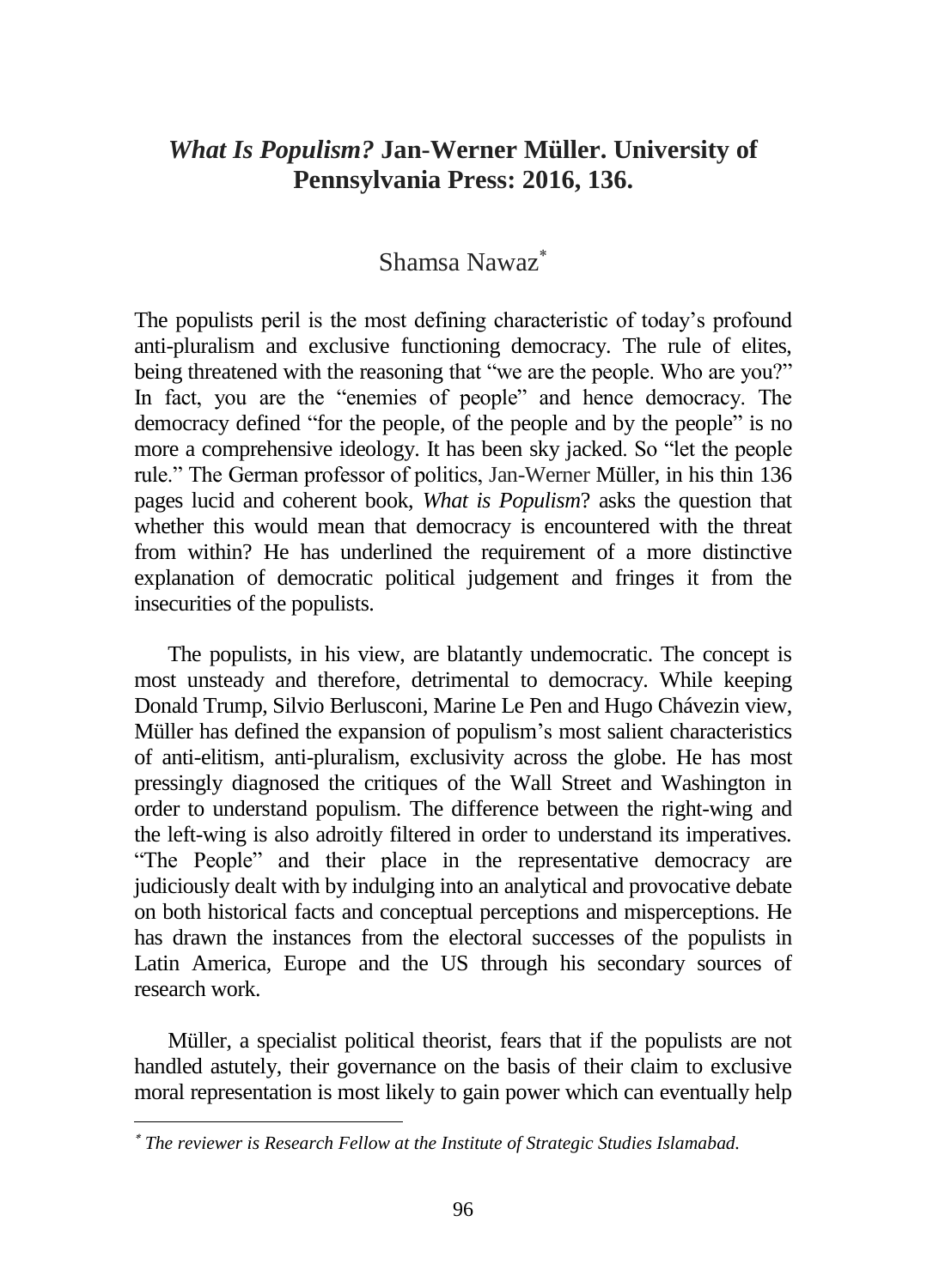## Strategic Studies

create an authoritarian state. Such state would be unaccommodating towards the rebels of their definition of "people" since they alone represent the people and their interests. The populists have rejected all other contenders of power through democracy since their mechanism bodes in corruption and immoral means. Democracy belongs to "Puritans." Even the people who support the elite democracy are not the "real people."

Populism has increasingly become a politically contested concept. In America, it is conceived as an egalitarian left-wing political idea which is sufficiently in conflict with the stances of the Democratic Party. The populist critics consider it too centrist. The commentary in Europe has been captured by and for technocrats (or, even worse, "plutocrats"). The defenders of "Main Street" against "Wall Street" are pitched as populists.

Moreover, the functioning of "democracy" is endangered between the "Social Democrats" in North, Central and South America who have explained "liberalism" within the confines of checks and balances by subscribing to the constraints on the popular will. It is more close to "pluralism, progressive and grassroots." The notion of populism in Europe is more historically conditioned and generally interpreted by the liberal commentators. They view the concepts of "demagoguery" and "populism" as a correspondent. It is considered as an irresponsible policy explanation. Chapter one of the book substantiates this argument by the narration of the parties like Syriza in Greece and Podemos in Spain. They have been classified as "left-wing populists" by many European commentators.

Müller argues that populism is not a structured doctrine. It is more of a corrective socio-psychological claim based on the assessments of the policies and their proposals. To portray and sift the phenomenon of populism is, hence, difficult from that of democracy. The space, thus, provided is conveniently used by the "establishment figures" to tag their opponents as populists, while inviting the counter-attacks of the labelled populists. On the other hand, the populists have proudly claimed the label for themselves. They argue that if populism means working for the people, they are indeed populists. The "revolt of the masses" against the establishment is acclaimed by the morally pure people of whom they are the only authentic representatives.